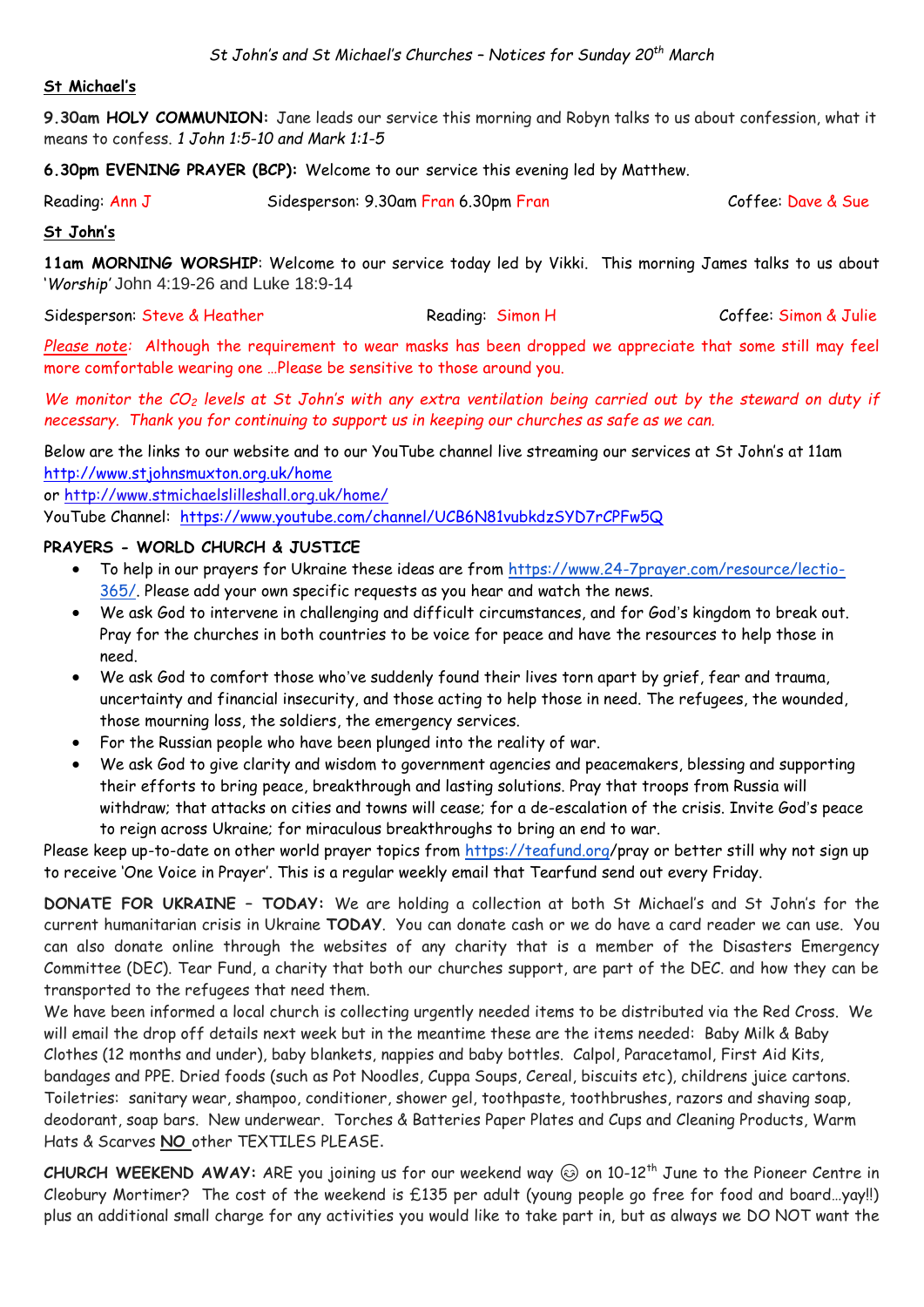cost to stop you and we will support any member who may find this difficult. Please complete your booking form **as soon as possible**.

During Lent **WORSHIP, LUNCH & MUSIC** at St Michael's takes place weekly on a **Thursday** at 12noon.

**ELECTORAL ROLL REVISION:** Our Electoral Roll is NOW revised and displayed. **No** additions can be made now until after the APCM. **Thank you**

**ST MICHAEL'S PCC** meeting takes place **tomorrow evening** (21st) 7.30pm in Church

**ST JOHN'S PCC** is planning to meet next on **Monday 28th March** at St John's Church **8pm**. Please note new time for this meeting.

**LUNCHCLUB** takes place next on **Friday 1st April** at 12noon. No need to book but maybe helpful to do so.

Our **Annual Parochial Church Meeting** (APCM) takes place on **Sunday 3rd April** during our 9.30am service at Lilleshall and 11am service at Muxton. We will be hearing about the life of our churches in 2021, elect Church Wardens and PCC members. Vacancies:- **SJM** Church Wardens: 2 one year vacancies (Applications to be received before the commencement of the meeting) PCC: 4 vacancies for three years and 2 one year posts for Deanery Synod Representatives. **SML**: - Church Wardens: 2 one year vacancies (Applications to be received before the commencement of the meeting) PCC: 2 vacancies for three years and 2 vacancies for one year. Please consider whether these posts maybe for you... Pick up an application form.

**STIR GATHERING** @ Telford Minister in Southwater Square, Telford on **Saturday 26th March 7-9pm** with Revd David Whyte the Director of Youth Wesleyan Holiness Church.

**SAVE THE DATE!** Vikki's priesting service is **Saturday June 18th**, 6pm at the 'New' Telford Minster. More details to follow ...

**DATEs FOR YOUR DIARY:** Easter Bake Off - Judging 10<sup>th</sup> April....ROCK - A Rock Gospel Musical 16<sup>th</sup> April 7.30pm

**A NOTE FROM VIKKI** - Thank you to everyone who was able to take part in my research project. I will be looking at the data over the coming months and writing my dissertation which will be submitted mid August. Once I have had the dissertation marked and confirmed I look forward to sharing my findings with you later in the year.

**CAP** head office is recruiting for a '*Director of Church Engagement & Network'*… The location can be anywhere and not necessarily Bradford. Take a look [here](https://capuk.org/get-involved/you/join-the-team/jobs/director-of-church-engagement-network) for further details.

*Psalms 95:6 Come, let us bow down in worship, let us kneel before the LORD our Maker;*

| Services and Rotas for next Sunday (27 <sup>th</sup> Mothering Sunday) -<br><b>SML</b> - 9.30am Morning Worship and <b>SJM</b> 11am Holy Communion |                                              |  |
|----------------------------------------------------------------------------------------------------------------------------------------------------|----------------------------------------------|--|
| <b>St Michael's</b>                                                                                                                                | St John's                                    |  |
| Reading Wayne                                                                                                                                      | Reading: Vicky                               |  |
| Sidesperson: Clive & Julie                                                                                                                         | Prayers: Tagg family                         |  |
| Coffee: Janet M                                                                                                                                    | Communion (assisting if required): Volunteer |  |
|                                                                                                                                                    | Sidesperson: Simon & Julie                   |  |
|                                                                                                                                                    | Coffee: Vicky & Di                           |  |

#### **REGULAR GROUPS/MEETINGS/RESOURCES/INFORMATION**

**SPARK** for our young people aged 10 and above and **SAS** sessions for children aged 5-10 takes place **most Sundays**.

**LIGHT – CRÈCHE FOR 0-5S:** The livestream of the St John's service is broadcast in the Acorn Room (down the corridor on the right as you enter the building) for parents of under 5's, with toys also available. We hope, in the future, to be able to offer some supervised sessions for 0-5s.

**ST JOHN'S TINY TOTS:** A Toddler group for parents/carers of under 5's taking place on Tuesday mornings from 10am during term time.

**Calling all walkers!** We meet on a **Wednesday 10am** at St John's for a gentle, local walk of around an hour. All are welcome. Please contact Jo Lefroy for any further information on 01952 604281.

**WORSHIP, LUNCH & MUSIC** takes place on the **first Thursday** of each month except January and August and weekly during Lent 12noon at St Michael's. (Weekly during Lent)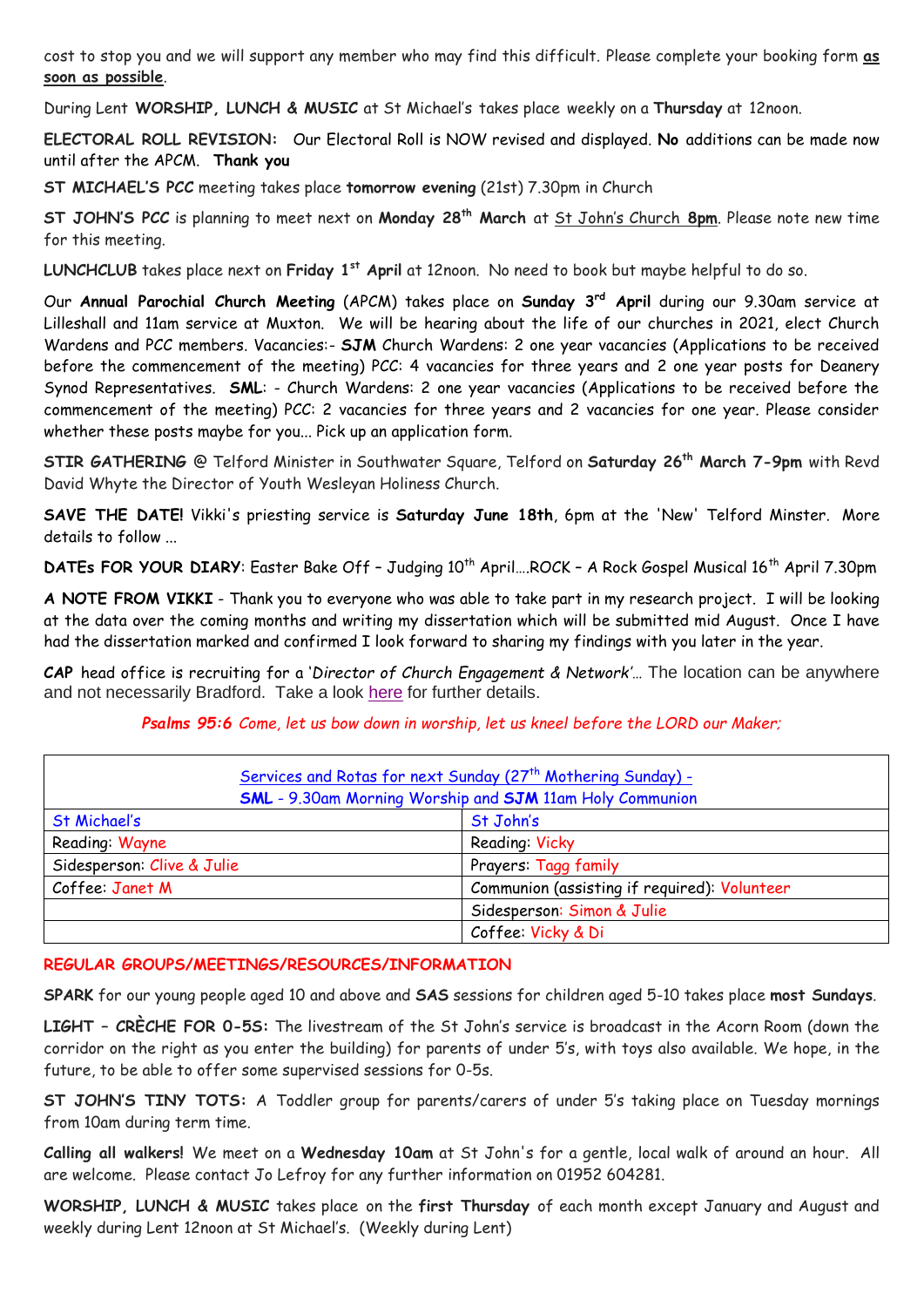**FROGS**: We would like to invite our young people to attend FROGS. This is a youth group which is held weekly at St Swithun's church in Cheswardine. We have been working closely with FROGS for many years as we have attended Quinta together. Colin Barnett, a member of St Michael's, is currently a leader there. They meet **every Tuesday from 7.30-9pm,** for secondary school pupils and sixth formers. Please see Kathy or Matthew for information.

**A NOVEL IDEA** Join our reading club at St John's 7.30pm on the **2 nd Wednesday** of each month**.**

**POP IN FOR COFFEE** held at St Michael's on the 2<sup>nd</sup> Thursday of the month 10-12noon. (No pop in during Lent)

**FORGET ME NOT FILMS:** Takes place usually on the **3 rd Thursday** of the month at St John's. The film will start at 10 am - please arrive any time from 9.45 am. If you have any questions, or to let us know you are coming, please contact Jo Lefroy on 01952 604281 or via the church office.  $(14<sup>th</sup>$  April)

**JOIN US 4 A CUPPA!** A monthly coffee morning held at St John's on a Friday between 11am - 1pm. Litter pickers are also invited to meet just before, litter pick the local area then return for a well earned cuppa! (8<sup>th</sup> April)

**sub:Zero/sub:Extra** our Youth Café currently held monthly on a Friday from 4pm (sub:Zero) and 6pm (sub:Extra) at St John's. (18<sup>th</sup> March & 1<sup>st</sup> April)

**EARLY MORNING PRAYERS:** Are you an early bird? A group of us pray for the work of the church at 7.30am **every Thursday** morning. Join us for half an hour or part of the time on Zoom. Contact Matthew for the link.

Please join us for **Bible Reading/Discussion/Prayer** via **Zoom**, weekdays at 9am. The best way to access these is through the "Daily Prayer" app. available from The Church of England but if you want to follow from your Bible this is ok. Please contact Matthew who will give you the details to login.

**TELFORD STREET PASTOR** After 10 years of making a difference on the streets of Telford they are relaunching and urge you to consider….*Is God calling you to serve as a Street Pastor or Prayer Pastor?* If you would like to find out a little bit more about what is involved please either have a chat to Simon Trotman or Gill Steinert.

**PRAYER CHAINs:** If you have any prayer requests please either text (preferable) Lisa 07739 522280 or Email: [west.familywest@btinternet.com](mailto:west.familywest@btinternet.com) or St Michael's prayer chain coordinator Chris R 07834162343 or 01952 604330 or Email: [scip@blueyonder.co.uk](mailto:scip@blueyonder.co.uk)

FACEBOOK [www.facebook.com/stjohnsmuxton](http://www.facebook.com/stjohnsmuxton) - please like our page and share our news stories with your friends.

**OFFICE HOURS:** Monday 9-3pm, Tuesday 9-12noon and Friday 9-3pm 01952 670033 **Email:** admin[@stjohnsmuxton.o](http://stjohnsmuxton/)rg.uk or [admin@stmichaelslilleshall.org.uk](mailto:admin@stmichaelslilleshall.org.uk) **Website:** [www.stjohnsmuxton.org.uk](http://www.stjohnsmuxton.org.uk/) or www.stmichaelslilleshall.org.uk **Matthew's Email:** [matthew.lefroy@tiscali.co.uk](mailto:matthew.lefroy@tiscali.co.uk) (Usual day off Friday) **Vikki's Email:** [revdayvik@gmail.com](mailto:revdayvik@gmail.com) (Normal day off Friday)

#### **St Michael's**

## **First Reading - 1 John 1:5-10**

**<sup>5</sup>** This is the message we have heard from him and declare to you: God is light; in him there is no darkness at all. **<sup>6</sup>** If we claim to have fellowship with him and yet walk in the darkness, we lie and do not live out the truth. **<sup>7</sup>** But if we walk in the light, as he is in the light, we have fellowship with one another, and the blood of Jesus, his Son, purifies us from all sin.

**8** If we claim to be without sin, we deceive ourselves and the truth is not in us. **<sup>9</sup>** If we confess our sins, he is faithful and just and will forgive us our sins and purify us from all unrighteousness. **<sup>10</sup>** If we claim we have not sinned, we make him out to be a liar and his word is not in us.

#### **Second Reading - Mark 1:1-5**

**1** The beginning of the good news about Jesus the Messiah, the Son of God, **2** as it is written in Isaiah the prophet:

'I will send my messenger ahead of you, who will prepare your way' –

**3** 'a voice of one calling in the wilderness, "Prepare the way for the Lord, make straight paths for him."'

**<sup>4</sup>** And so John the Baptist appeared in the wilderness, preaching a baptism of repentance for the forgiveness of sins. **<sup>5</sup>** The whole Judean countryside and all the people of Jerusalem went out to him. Confessing their sins, they were baptised by him in the River Jordan.